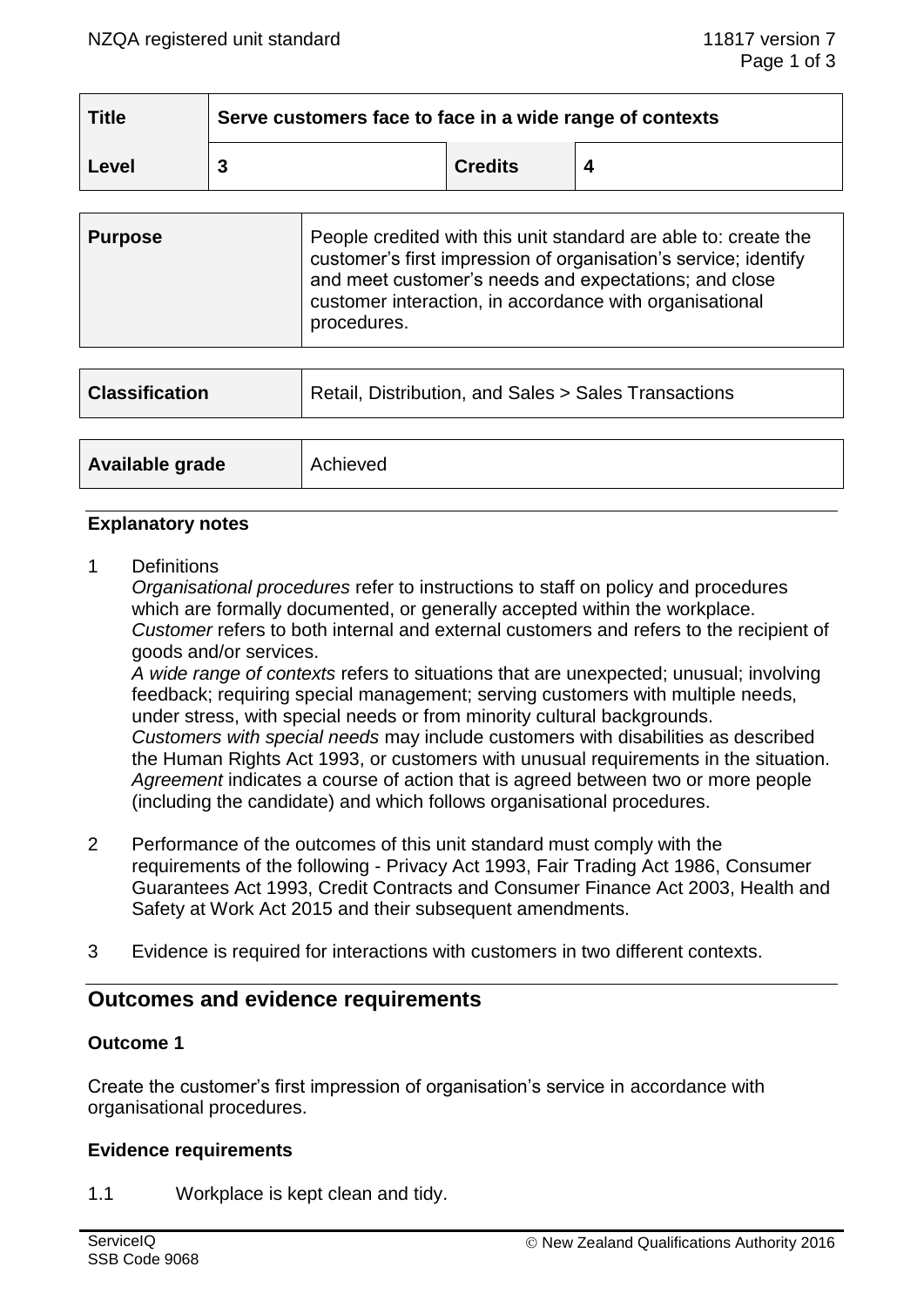- 1.2 Personal hygiene and grooming is kept by staff.
- 1.3 Customer is greeted.

Range may include but is not limited to – words, tone of voice, body language, style appropriateness, courtesy, timeliness, identification of special needs, suitability for individual customer.

## **Outcome 2**

Identify and meet customer's needs and expectations in accordance with organisational procedures.

## **Evidence requirements**

- 2.1 Active listening skills are used to elicit accurate information on customer needs.
	- Range may include but is not limited to full attention, open and closed questions, clarifying, reflecting, paraphrasing, summarising, information search, identification of boundaries, application of service and product knowledge, identification of options, confirmation of requirements.
- 2.2 Customer's needs and expectations are identified and met.
	- Range may include but is not limited to different options available, advantages and disadvantages of options, customer education where unrealistic expectations exist, accuracy, timeliness.
- 2.3 Situation is managed to promote good customer relationships.
	- Range may include but is not limited to flexibility, patience, courtesy, time management, problem solving, overcoming of objections, overcoming of challenges, customer focus, referral.

## **Outcome 3**

Close customer interaction in accordance with organisational procedures.

## **Evidence requirements**

- 3.1 Customer interaction is closed.
- Range may include but is not limited to farewell statement; use of customer's name; invitation to use goods and/or services again; thanks for patronage; positive verbal and non-verbal language; next course of action; recording of customer interaction, contact details, action taken, follow-up requirements; legal requirements; follow-up; check for progress; reporting; use of promotional communications.